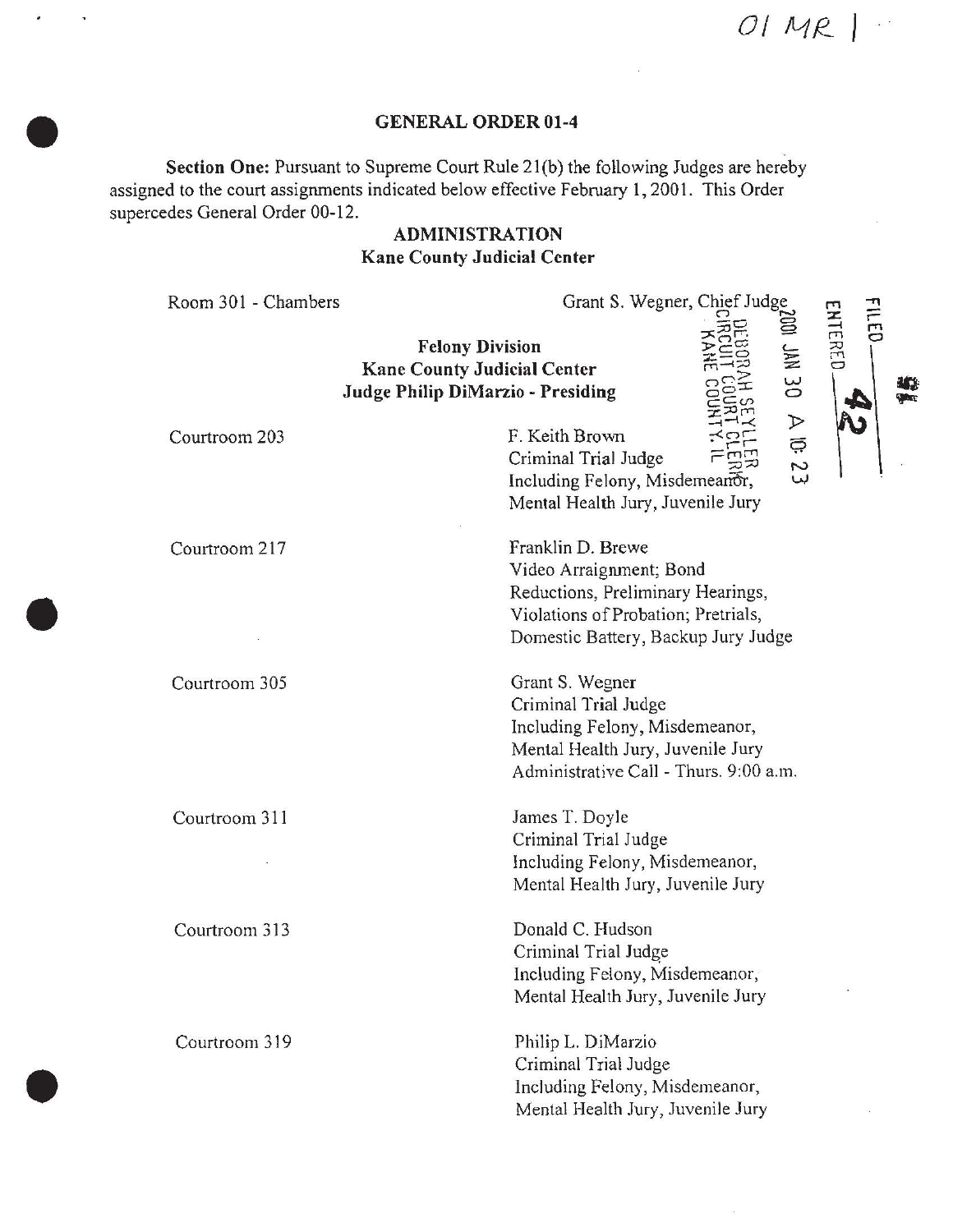### TRAFFIC & MISDEMEANOR DIVISION Kane County Judicial Center James L. Hallock - Presiding Judge

Courtroom 209

Courtroom 211

Robert L. Janes Traffic and Misdemeanor

James C. Hallock DUI, Misdemeanor Jury, and Mental Health Jury

Aurora Branch Court Stephen Sullivan

Traffic and Misdemeanor

Elgin Branch Court Carpentersville Branch Court Allen Anderson Traffic and Misdemeanor

## JUVENILE DIVISION Kane County Judicial Center and Kane County Juvenile Justice Center .Judge Judith M. Brawka - Presiding Judge

Juvenile Justice Center Thomas E. Mueller

Delinquency and Detention Backup Abuse and Neglect

Judicial Center - Courtroom 005 Judith M. Brawka

Abuse and Neglect Backup Detention Hearing Kendall County - Wednesday of each week

## FAMILY COURT DIVISION Kane County Judicial Center Donald C. Fabian - Presiding Judge

Courtroom 101 Wiley Edmondson As assigned by the Presiding Judge, including Domestic Violence Courtroom 101 (Night Court) Rotation as assigned by Presiding Judge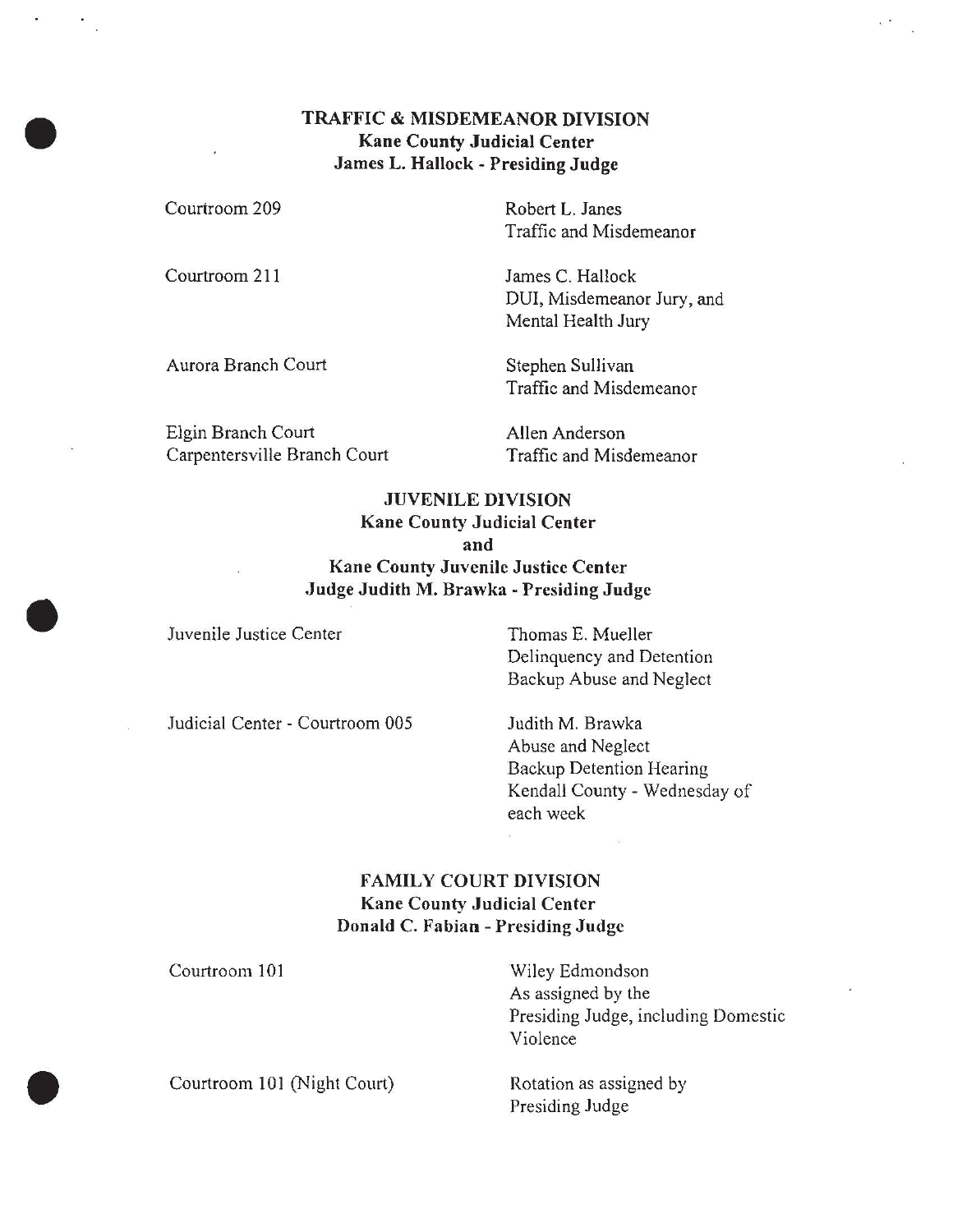Courtroom 111 Courtroom 113 Courtroom 123 Karen Simpson, as assigned by Presiding Judge Patricia Piper Golden, as assigned by Presiding Judge Donald J. Fabian CIVIL DIVISION Kane County Courthouse Pamela K. Jensen - Presiding Judge Courtroom 110 Michael J. Colwell Courtroom 350 Courtroom 120 Courtroom 310 Courtroom 320 Courtroom 340 Probate, Foreclosures, Mechanic Lien cases (CH, MR, ED, TX, and MC cases) Patrick J. Dixon Probate, Foreclosures, Mechanic Lien cases (CH, MR, ED, TX, and MC cases) Richard J. Larson Arbitration Supervision; SC/LM cases Gene L. Nottolini L Jury Trials; L Bench Trials Timothy Q. Sheldon L Jury; L Bench Trials Pamela K. Jensen L Jury Trials; L Bench Trials

#### SPECIAL ASSIGNMENT JUDGES

A. Special Assignment Judge Judge "A" Leonard J. Wojtecki General Floating except Mental Health on Friday,

Civil Division on Thursday, and DeKalb County on the third Wednesday of each month for the entire day. No back-up coverage will be available for the Civil Division or DeKalb County.